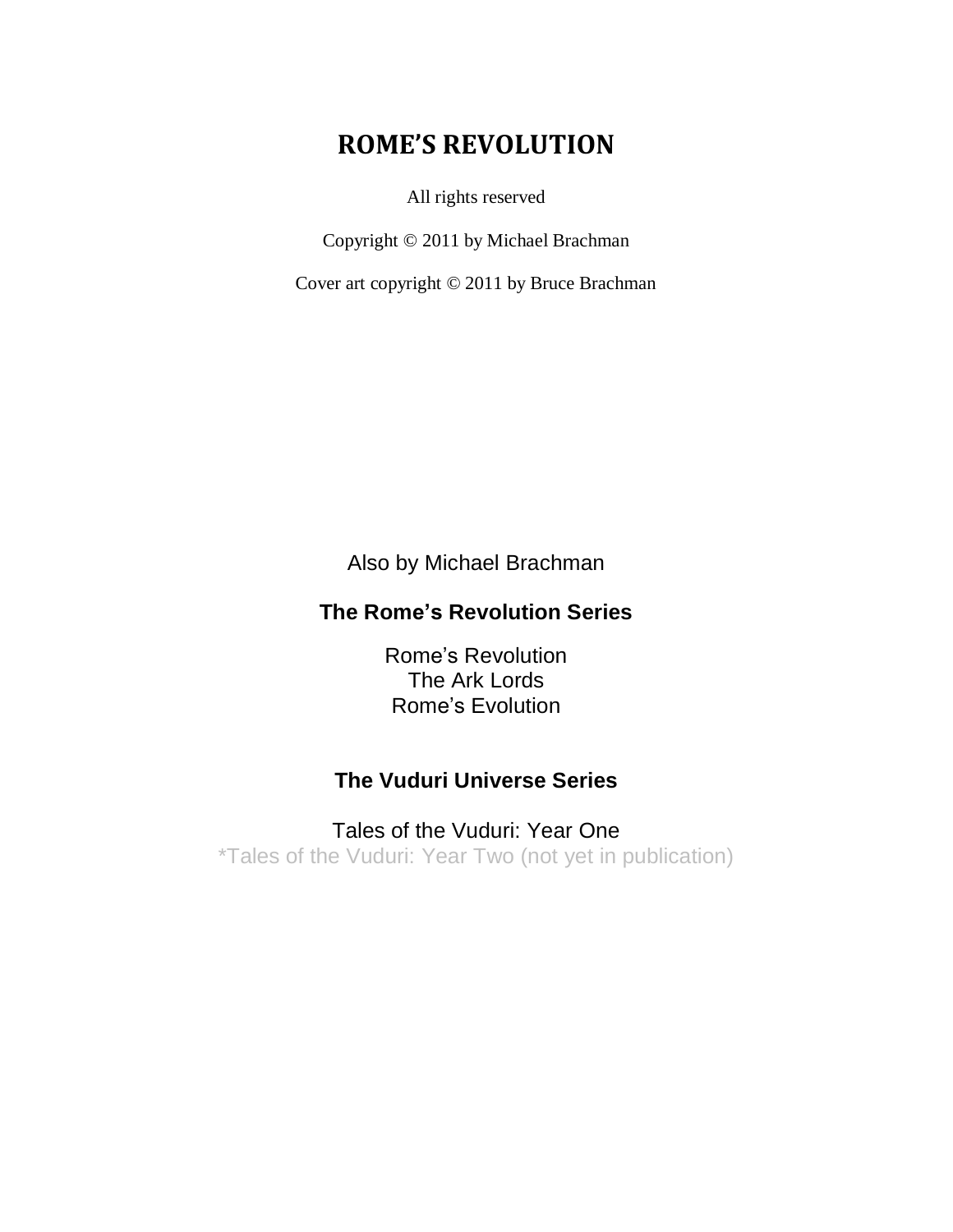#### **ROME'S REVOLUTION Year 3455 AD Sixth Planet, Tabit System (26 Light Years from Earth)**

"I don't think I would want anybody living inside my head, listening to my thoughts," Rei Bierak observed.

"It is not anything you can imagine until you have experienced it." Rome replied, standing up. "Come," she said. "I have the time. I will show you."

"What?" Rei said. "How?"

"You will see. Let us put away our trays first."

After bussing their dishes, Rei followed Rome down a different corridor and then around one of the curved hallways stopping at a door which opened automatically.

"These are my quarters," Rome said as they entered. "Sit down over there." She pointed to a sofa off to their right. Rome retrieved something from a dresser and sat down next to Rei, placing a pair of square boxes, one white and one black on the small table in front of them.

"What are those?" Rei asked, pointing to the boxes.

"Please wait," Rome interjected. She flipped open the white box and removed the white band contained there. She placed it over her forehead drawing it snug against her brow. She grimaced slightly, then shuddered, shivering all the way down to her hips. After that, she seemed to relax.

"So what is it?" Rei asked, looking at her.

"This," she said, tapping the band, "is called a T-suppressor."

"What does it do?" Rei asked.

"It creates a reverse transceiver resonance, negating it," she explained. "I am now disconnected from the Overmind."

"What?" Rei exclaimed, slightly horrified. "Why did you do that?"

"Do not worry," Rome said. "The effects are only temporary and I can tolerate it for a short period. To answer your question, I did not want the Overmind listening in, as you called it, while I demonstrate."

"Demonstrate what?" Rei asked.

"These," Rome said, reaching down and flipping open the onyx box. Inside was a pair of bejeweled bands, one on each side. "These are called espansors. They are external links. They allow the mandasurte, the mind-deaf, to communicate mind to mind, like Vuduri who are not part of the same samanda."

"What's a samanda?"

"It is a seed, the core group forming an Overmind."

"You mean there is more than one Overmind?" Rei asked.

"Oh yes," Rome replied. "On each world where we reside, each has its own Overmind, its own samanda."

"This is too much information," Rei said in an exasperated tone. He leaned back on the sofa. "I'll never understand you."

Rome reached down and picked up one of the bands. She handed to Rei and said, "All will become clear. Put this on your forehead."

Rei took the band from her and examined it closely. The inside of the band was rough.

"Where did you get these?" Rei asked. "Why do you even have them?"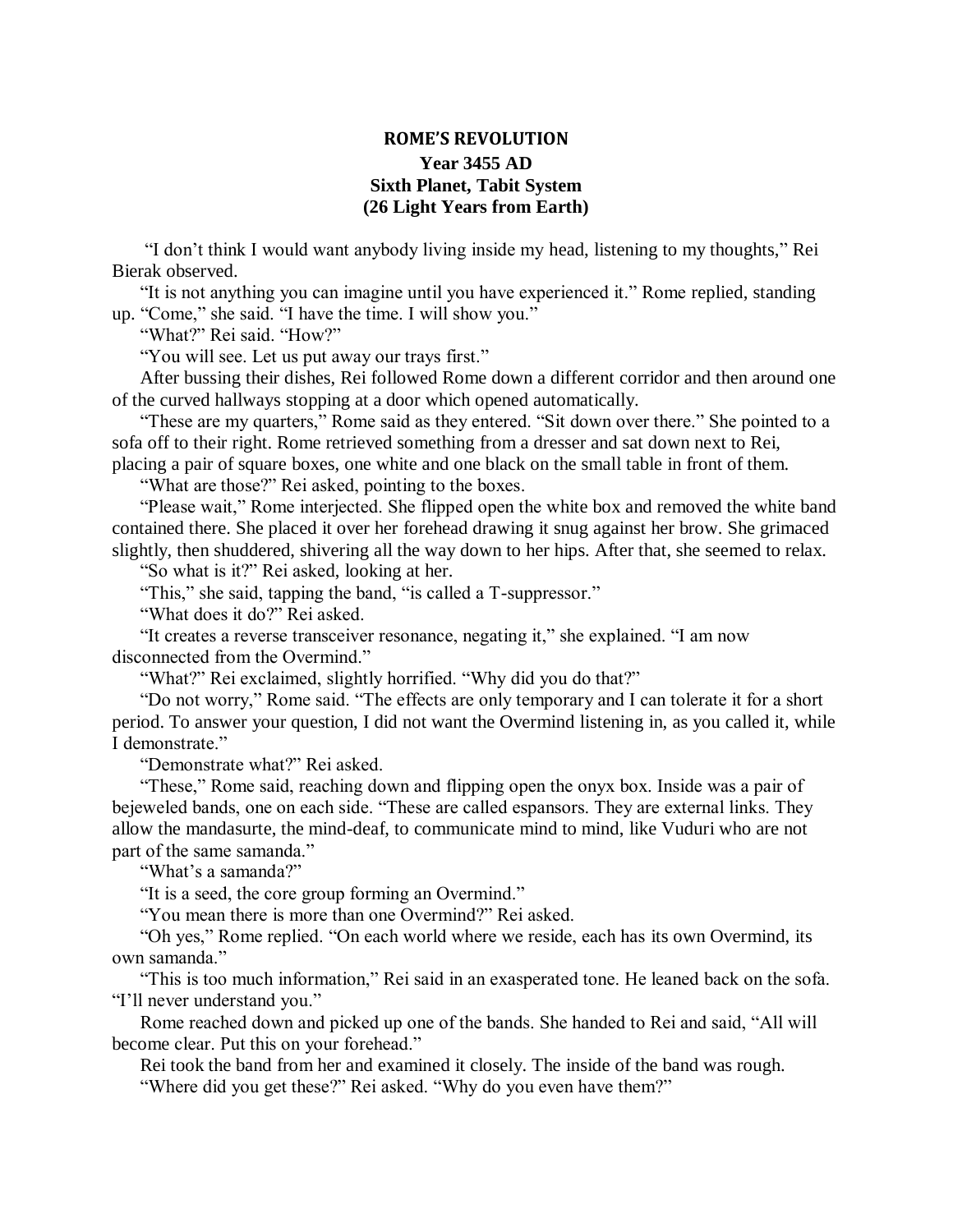"My mother gave them to me before I left to come here. She used to use them with my father."

"What? Why?"

"Because my father was mandasurte, like you," Rome said, lowering her eyes.

"So why did she give them to you?" Rei asked.

Rome frowned then looked up again. "My father is gone. His ship disappeared many years ago. My mother informed me she would never use them again. She gave them to me as a keepsake."

"A keepsake? I thought you weren't into things like that."

"I… I wanted these," Rome replied, slightly defensively. "I cannot explain it. Sometimes I just like to look at them."

"But you don't need them," Rei pointed out. "You are already connected."

"No, I do not but you do, if you are to understand. Please place it on your head."

"OK," Rei said. "Hearing aids for the mind-deaf," he muttered to himself. He placed the band over his forehead. He could feel the band tightening, just this side of the point of discomfort. He felt tiny little pricks all the way around his head. While odd, it did not actually hurt.

"How do they work?" Rei asked.

"They have sensors that pick up the electromagnetic activity in your brain," Rome replied, placing her own band on her forehead, nestling it against the white band already there. "They transmit the activity back and forth creating a synchronizing effect."

Rome leaned back and took a deep breath. Rei looked at her face and observed her for the first time as a woman, rather than a human from the future. She was stunning. She had high cheekbones and an aquiline nose, not prominent, but not inconsequential, either. Her forehead was perfect. Her tanned, olive-colored skin was flawless, her hair lustrous. Her dark eyes radiated not only that peculiar glow, but with an intense intelligence that he had not noticed before. In profile, her face had a noble character about it. Her lips were full, very alluring.

Rome smiled. It was a beautiful smile, the first Rei could remember. He felt a flood of warmth. The sensation was confusing.

"Why are you smiling?" he asked.

"*You think I am pleasant to look at,"* she replied, but her lips did not move. *"It is so peculiar seeing through your eyes. Your optics are so simple."*

"*And yours…"* Rei put his hands up to his mouth. "*I'm not speaking, not moving my lips, am I*?" he thought.

Rome's smile got bigger. "*No*."

"*Wow, this is pretty sleek*," he thought.

*"I think you are 'sleek' too*." Rome's thoughts came streaming into his head but the perspective was wrong. Rei could see that Rome was measuring his boyish good looks, his strong chin, his piercing blue eyes. His tousled sandy brown hair, never properly combed amused her. To Rei, it seemed like he was looking at himself as if he was looking through Rome's eyes. He could magnify, push away. Suddenly he realized the  $24<sup>th</sup>$  chromosome had changed humans in subtle ways beyond the Overmind. Their eyes were different. That tiny dot in the middle of her pupils was actually a catadioptric lens. They literally had a telescope built into their eyeballs. The back of their retinas was a reflective surface, a tapetum, like that of a cat. No wonder her eyes seem to glow.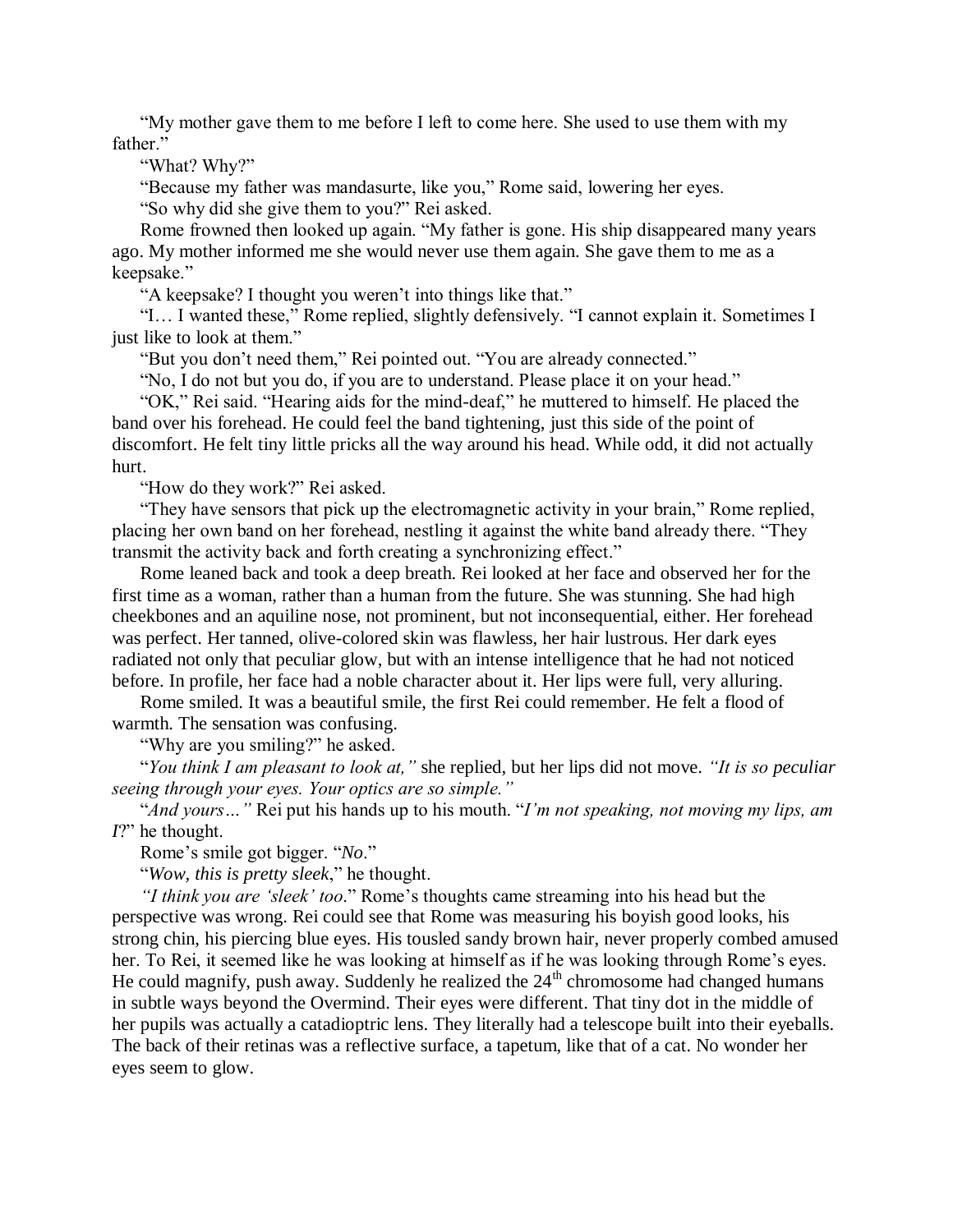The knowledge flowing into his head was staggering. "*Freaky*," he thought to himself and Rome laughed because Rei could no longer think just to himself. The sound of her laughter was musical, magical. The fact that she could even laugh now was a testament to how tightly the Overmind had controlled her thoughts. Rome reached up and ran her finger across his lips. All she could think about was how soft they felt but somehow these thoughts were in his head.

Rei was accessing her thoughts directly. The revelation was profound. He was connecting with her in a way that he had never experienced before. Her surface mind was so clear, so uncluttered. As a good Vuduri, Rome was expected to have very few opinions. She was supposed to allow the Overmind to do much of the thinking for her.

"*Rome*…" he started to say, but he could not even form the thoughts directly. He could peer into her intellect. He could tell that underneath, she really was quite sharp and she knew exactly what she was doing. This was no reckless act. This was the action of a woman who knew what she wanted. Within the world of the Overmind, it was shocking that she would be capable of such independent action. How could he know this? Her mind played her memories of her past as if Rei was living it.

He saw her growing up in a mixed household. Rome's mother, Binoda was a full-blooded Vuduri, so beautiful, with the same long dark hair as Rome. Rome's father, Fridone, had only 23 pairs of chromosomes and was mandasurte. Within their house, they spoke words. No wonder Rome was so good at language. And there was love. How was this even possible? The Vuduri devalued interpersonal relationships. Outside the house, Rome was a good Vuduri, allowing the Overmind to supply her with her very thoughts and impressions, even sensations. Yet even at a very early age, Rome had developed the ability to segregate her mind, to have a barrier, and within that barrier was her true self. And she was letting Rei in, to see her personality in a way that no one had ever done before.

He saw the day her mother became aware that her father's ship had disappeared. Rome was just a teenager. In passing, he noted that all knew that many mandasurte disappeared. The Vuduri did not care. Nothing was ever done. Rei could feel that just thinking about her father caused her pain so he shifted his attention to his own history. Or was that Rome, digging into his memories? When he concentrated on what she was seeing, he could see himself pushing into her mind pushing into his. It was the psychic equivalent of looking at a mirror within a mirror.

Rome looked on with horror as she saw Rei's past, the overcrowded Earth: the pollution, the poverty, the unending recession. She saw the daily acts of terrorism reduce society into huddled enclaves. She saw the global storms as the world's ecosystem broke down. There were good parts, too. She felt Rei's passion for design. She saw Rei's parents, always encouraging him to reach up, toward the stars. He got a full scholarship to college, and there he really flew. He was an engineer, a pilot and an athlete. During his senior year, the call went out for volunteers to leave his world and start a new one, far away, among the stars, Rei threw himself into the competition. What he did not have in ability, he made up for in effort. She understood Rei's excitement when he was selected for Ark II. She felt his ache as they dehydrated him, almost to the point of death before the freezing process. She saw his confusion as he struggled to come to grips with this brave new world and all the things in it.

Deeper and deeper, they went. Thoughts and feelings co-mingled, no longer resolvable into anything resembling coherency. Their souls were touching. Rome knew the bands were not supposed to do this. They were connecting them in a way that was impossible. Rome knew she should be frightened but was not, she was exhilarated by this. She embraced it. Rei picked up on this but did not understand. He did not know what to expect. He only knew that he wanted more.